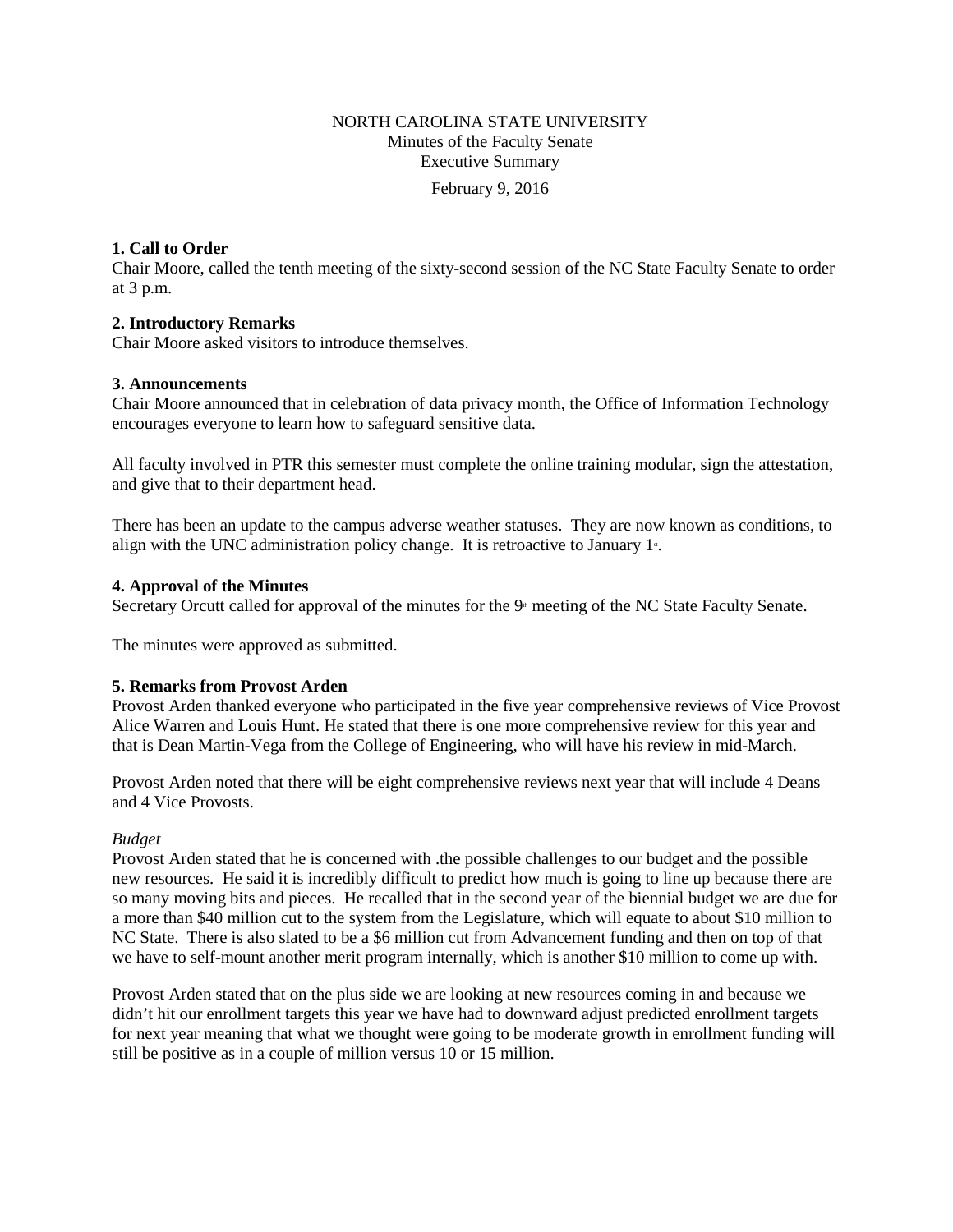### **6. Presentation on the Graduate School**

Dean Grasso presented a PowerPoint on "Enhancing Graduate Student Success."

Dr. Grasso reported that the Master's enrollment is about 61% of our total graduate population which is pretty typical across the United States. Certificates play a small portion of the enrollment at about 2 percent

Dr. Grasso stated that there has been growth in the doctoral area. She noted that there are a lot of factors that influence our enrollment at the doctoral level. The Provost has been generous with providing support in that area with the Provost's scholarships and they have made the difference.

### **7. Old and New Business**

 *a. Chair Moore provided a summary of grievances from the past 10 years*.

Chair Moore explained that there were 10 petitions where one was withdrawn by the grievant, two were resolved through mediation. Of the seven remaining, four were determined to be grievable; one of the grievances is ongoing and three were upheld by the Chancellor.

 *b. Results of an informal poll of women Senators about possibly changing the title of Secretary of the Faculty.* 

Chair Moore stated that she polled the women senators and asked if they would support changing the name of Secretary to Associate Chair. In terms of the responses received, there were no objections to changing the title, 40% said yes but change it to Associate Chair and 50 percent said either keep the title Secretary or change it to Associate Chair.

The Senate voted on changing the title of Secretary to something else.

There were 3 abstentions and 2 nays.

#### *c. Elections*

Chair Moore and Past Chair Zonderman encouraged the senators to provide candidates for the Faculty Senate elections.

## **8. Adjourn**

The meeting adjourned at 4:31 p.m.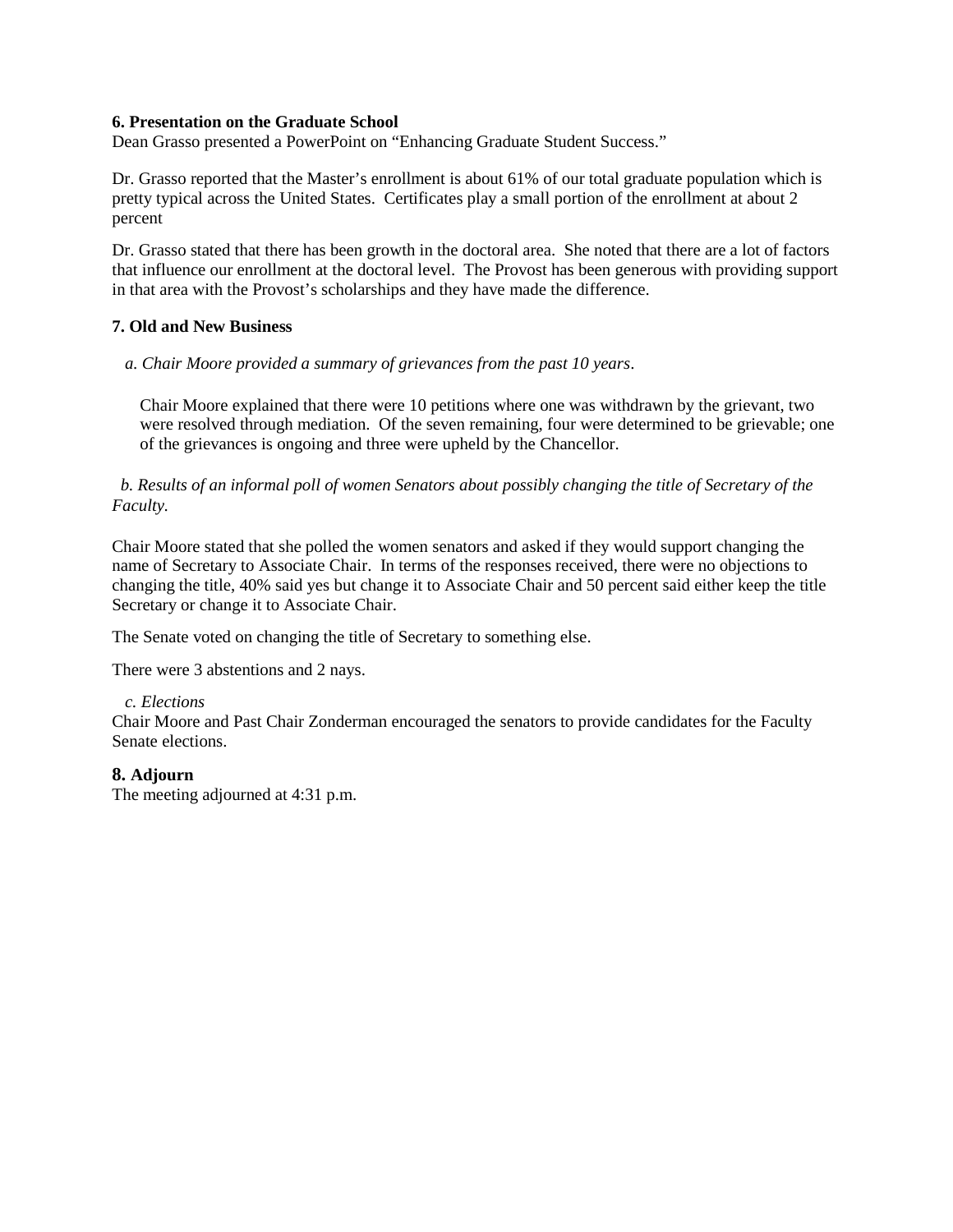### NORTH CAROLINA STATE UNIVERSITY

#### Minutes of the Faculty Senate

February 9, 2016

## **<u>Regular Meeting No. 10 of the 62-Session: Faculty Senate Chambers February 9, 2016</u>**

**Present:** Chair Moore, Immediate Past Chair Zonderman, Secretary Orcutt, Provost Arden; Senators Ange-van Heugten, Ash, Auerbach, Banks, Bernhard, Bird, Bullock, Bykova, Byrnes, Cubbage, Davidian, Fath, Fleisher, Huffman, Moore, Pearce, Perros, Porter, Sannes, Smith, Smith McKoy, Sotillo, Steer, Williams

**Excused:** Parliamentarian Lubischer; Senators Hergeth, Kathariou

**Absent: S**enators Argyropoulos, Bartlett, Devetsikiotis, Gunter, Laffitte, Scearce, Silverberg, Spontak

G**uests:** Peter Harries, Sr. Associate Dean, Graduate School; Maureen Grasso, Dean, Graduate School; Marcia Gumpertz, OIED; Marc Hoit, Vice Chancellor, Information Technology; Doug James, Office of Faculty Development; Katharine Stewart, Vice Provost, Faculty Affairs; Roy Baroff, Faculty Ombuds **Office** 

### **1. Call to Order**

Chair Moore, called the tenth meeting of the sixty-second session of the NC State Faculty Senate to order at 3 p.m.

### **2. Introductory Remarks**

Chair Moore asked visitors to introduce themselves.

#### **3. Announcements**

Chair Moore announced that in celebration of data privacy month, the Office of Information Technology encourages everyone to learn how to safeguard sensitive data.

All faculty involved in PTR this semester must complete the online training modular, sign the attestation and give that to their department head.

There has been an update to the campus adverse weather statuses. They are now known as conditions, to align with the UNC administration policy change. It is retroactive to January  $1<sup>*</sup>$ .

## **4. Approval of the Minutes**

Secretary Orcutt called for approval of the minutes for the 9<sup>th</sup> meeting of the NC State Faculty Senate.

The minutes were approved as submitted.

#### **5. Remarks from Provost Arden**

Provost Arden thanked everyone who participated in the five year comprehensive reviews of Vice Provost Alice Warren and Louis Hunt. There is one more comprehensive review for this year and that is Dean Martin-Vega from the College of Engineering, who will have his review in mid-March.

Provost Arden noted that there will be eight comprehensive reviews next year that will include 4 Deans and 4 Vice Provosts.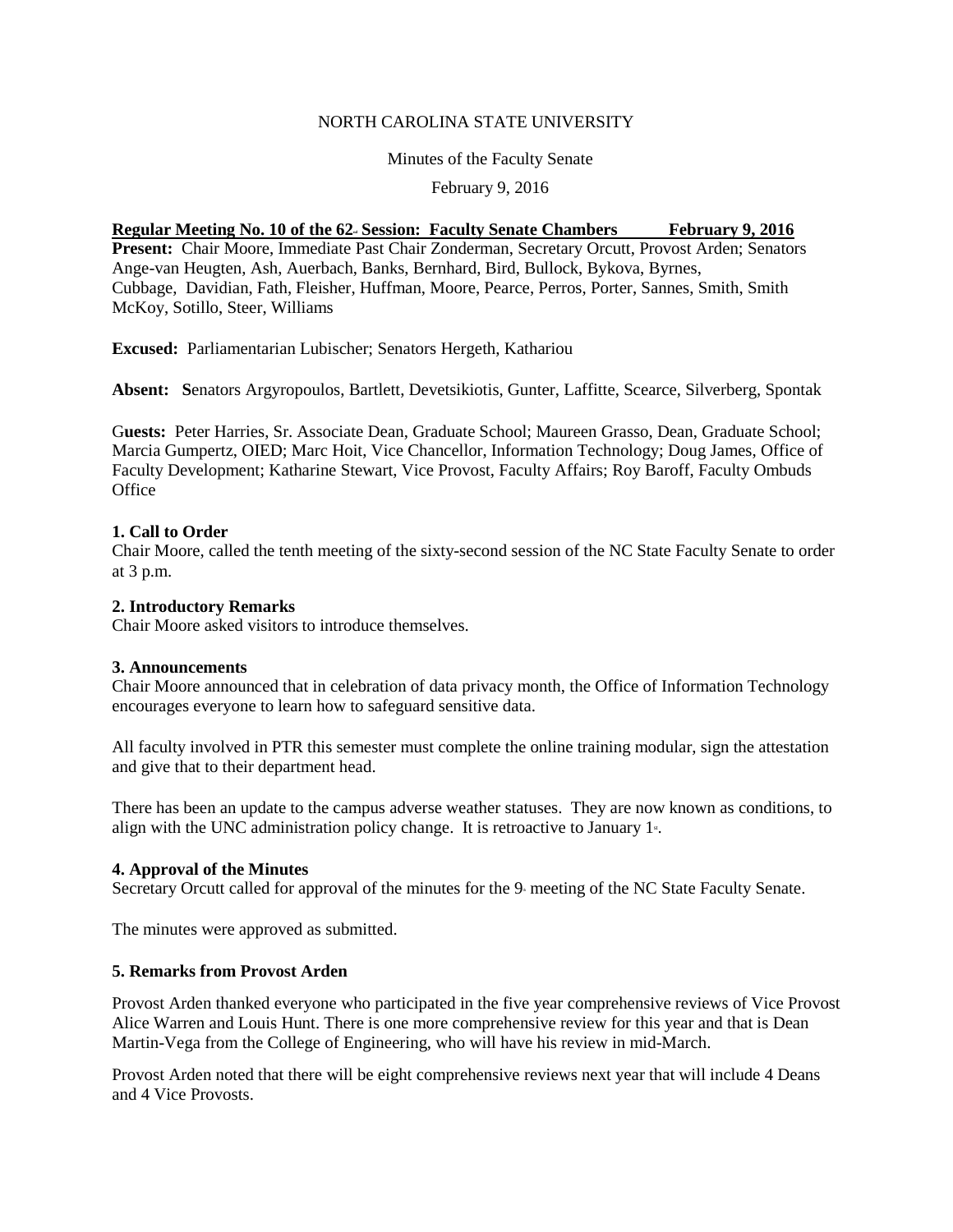Provost Arden announced that the Interdisciplinary Environmental Science Program that is currently housed in DASA will be moving back to the College of Natural Resources. He said in discussions with Vice Chancellor Mike Mullen and Dean Watson they felt that most of the degree granting programs belong in colleges where students can participate with a full range of other college activities and have other individuals in those colleges affiliated with supporting those programs.

## *Budget*

Provost Arden stated that he is concerned with .the possible challenges to our budget and the possible new resources. He said it is incredibly difficult to predict how much is going to line up because there are so many moving bits and pieces. He recalled that in the second year of the biennial budget we are due for a more than \$40 million cut to the system from the Legislature, which will equate to about \$10 million to NC State. There is also slated to be a \$6 million cut from Advancement funding and then on top of that we have to self-mount another merit program internally, which is another \$10 million to come up with.

Provost Arden stated that on the plus side we are looking at new resources coming in and because we didn't hit our enrollment targets this year we have had to downward adjust predicted enrollment targets for next year meaning that what we thought were going to be moderate growth in enrollment funding will still be positive as in a couple of million versus 10 or 15 million.

Provost Arden stated that we are in the second year of our tuition budget, so there will be tuition resources that come in next year, but it is uncertain how the Board of Governors and incoming President Spellings and the Legislature are going to view tuition increases going forward. Although we are under a five year tuition plan which allows us to raise tuition up to 5% per year for in state tuition, the Board of Governors have made it very clear that they don't want to be getting 5 percent proposals from any of the constituent institutions.

Provost Arden stated that he will soon be asking the deans to update their strategic plans for the last four years of the current university's strategic plan which runs through 2020. We are all going to have to be thinking about potential reallocation of current resources. Hopefully we will have some new resources to allocate. The way we really need to be thinking is what are our very high priorities and what are those things that we would be willing to reallocate resources from to achieve our highest priorities.

Provost Arden stated that we are going to have to focus in the next few years and be willing to make some difficult decisions potentially, but that being the case he thinks we can take some relief from the fact that overall the university is still well funded as far as state higher institutions go compared with most states and compared with most institutions. He thinks we need time to adjust and we need time to develop other revenue streams and resources and we need to be able to align those with our strategic priorities going forward.

## QUESTIONS AND COMMENTS

## *You said that there may be new resources that you can allocate, could you hint at what some of those might be?*

Provost Arden stated the only new resources that we get are increases and appropriations through budget expansion and there has not been a significant budget expansion for many years. Enrollment growth funds and tuition increases are the only major resources. He said looking ahead of those, at the moment he sees that each of those is going to be quite limited.

Provost Arden stated that we have been able to get some resources in localized areas with either premium tuition for select graduate programs and this last year we were successful in getting a program enhancement fee for the College of Engineering. This year that generates about \$4.4 million for the College of Engineering and next year that will increase to \$8.8 million for the college. We need to be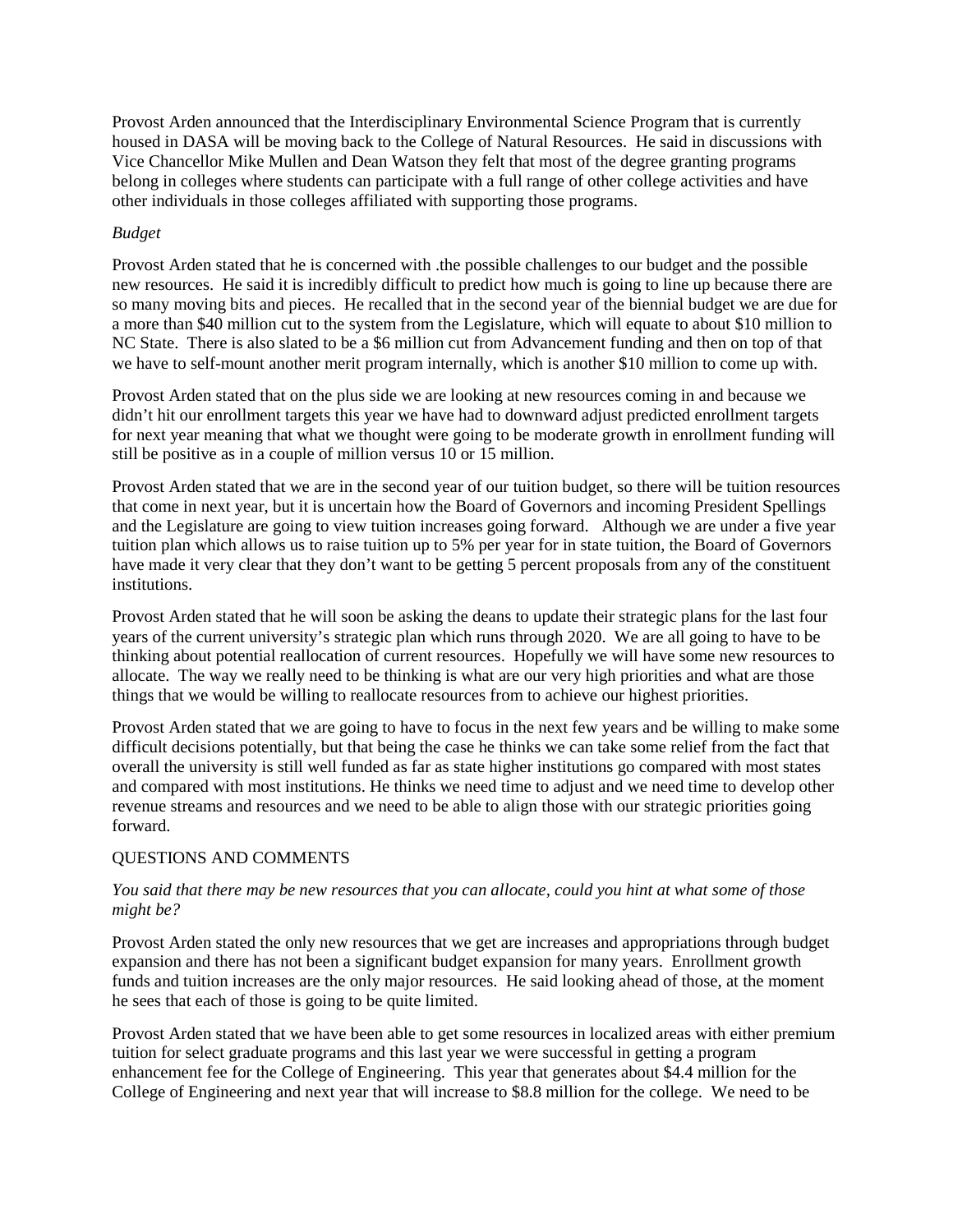thinking cautiously about this because so far the Board of Governors has been very open and receptive to specifically directed program enhancement fees and tuition. "However if all of a sudden we approach this too broadly I think it will be seen as potentially an attempt to get around the board tuition increases. It is something that we are going to have to be very strategic about in the coming years."

# *Will you comment on the word going around about a decrease in tuition at some of the lower enrolled institutions in the system?*

Provost Arden stated that there is some discussion among some members of the Board of Governors and some legislators. At the moment my understanding of the proposal is that it dramatically lowers in-state tuition and out-of-state tuition at several of the historically black colleges and universities. When you do that, those funds have got to come from somewhere, because we are on a tuition trade off system, and that means State Government will have to give additional appropriation to help continue to operate those universities. That is supposed to be more than \$60 million worth of additional appropriation and the question becomes where does that come from? The other part of the penny would come from raising out of state tuition on the other schools because when you raise out of state tuition, if you are doing that as a legislative increase and not CITI it decreases the appropriation that we would get. So, it is something to keep an eye on. The Chancellor is aware of it. It is very hard to say where it's going to go from here.

# *Chair Moore - You encouraged us to stay involved with discussions, how would we do that?*

Provost Arden stated hopefully through department level meetings, program and college level meetings there will be opportunities for your voices to be heard.

## *Do you have any updates on the health benefits?*

Provost Arden stated that he hasn't seen any further updates on the health benefits. He hopes there are no further challenges to the benefits. We are recruiting for the best talent in the country and when we are competing against other universities that have very strong benefits it is very challenging. There are challenges to keep the benefits pool liquid, but I hope wise heads prevail here and don't do anything that make our job harder to recruit strong talent to the institution.

*Past Chair Zonderman commented that this really is going to make a challenging situation even more challenging. We are competing nationwide and even globally for that kind of faculty and in some cases staff talents and our benefits are awful and if they get worst it will really be huge.* 

## **6. Enhancing Graduate Student Success**

Dr. Maureen Grasso, Dean of the Graduate School stated that the Graduate School team is very diverse and all of them are committed to serving our students and faculty.

Dr. Grasso reported that the Master's enrollment is about 61% of our total graduate population which is pretty typical across the United States. We are doing very well with conferred degrees.

Certificates play a small portion of the enrollment at about 2 percent Certificates are vital because they are our way to be responsive and nimble to a body of knowledge that not only do our students need, but it can also be valuable to people outside.

Dr. Grasso stated that there has been growth in the doctoral area. Again, there are a lot of factors that influence our enrollment in the doctoral level. The Provost has been generous with providing support in that area with the Provost's scholarships. They have made the difference.

#### *Demographics*

Dr. Grasso stated that women nationally probably outnumber men in many of the different institutions, but it has to do with the mix of programs that different institutions offer.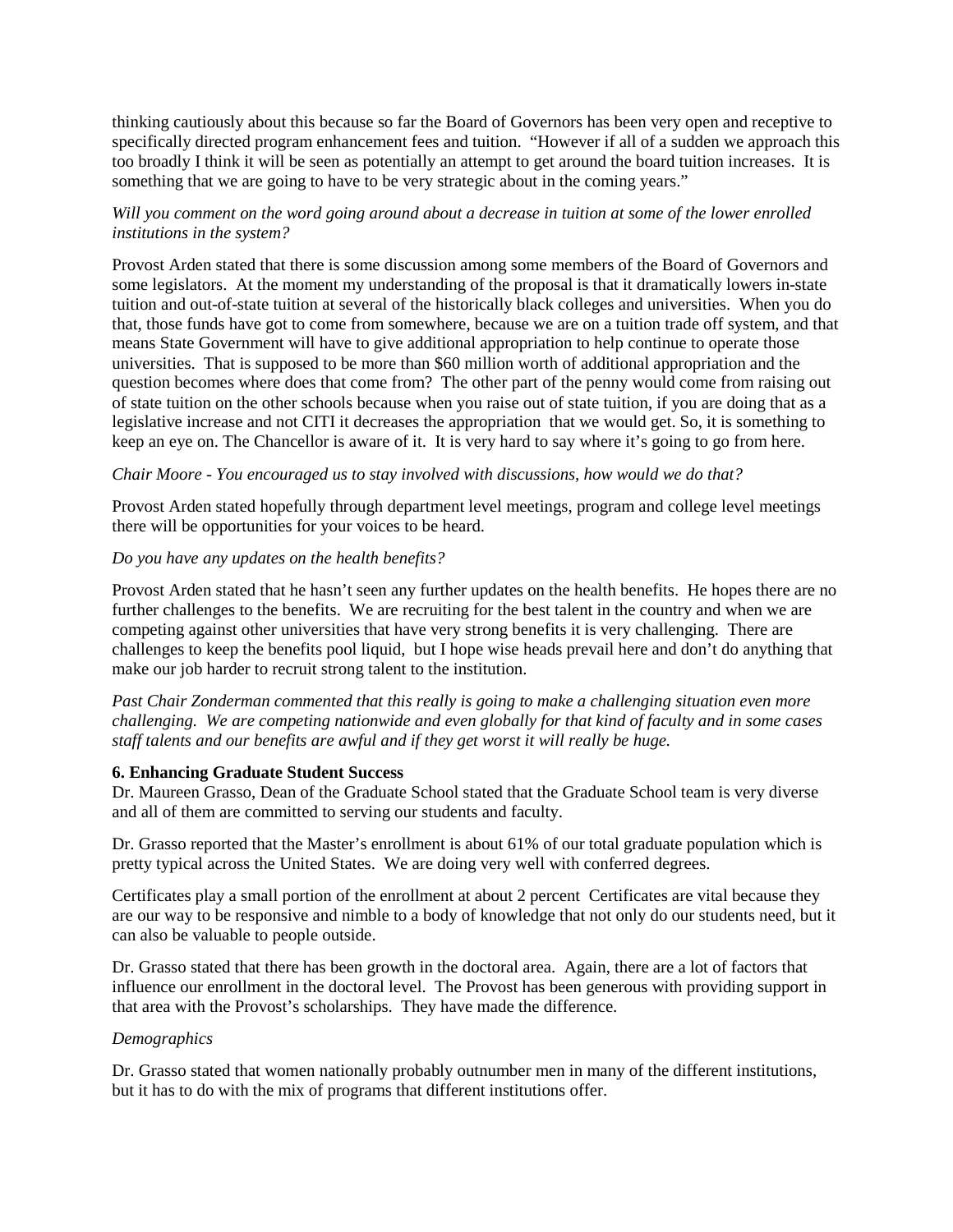If we look at domestic versus international, that has been pretty steady. Eighty percent of the students that come here end up being North Carolina natives and that may change in the future.

Dean Grasso stated that what has been interesting is the switch, because for many years the People's Republic of China was the number one country coming into the US sending students. That has now fallen behind India and a lot of that has to do with the ability of China to now educate their own, keeping some of the best and brightest at home. India at some point may do that, but right now 31 percent of our student population at the graduate level is international.

### *Success through Innovation*

Dean Grasso stated that enhancing student success begins at orientation. One of the key things about orientation is it is a critical part of mentoring. It is a critical part of what you do in your programs at the department level. One of the key items she did at orientation was to put together a planner that contains links where they can go and find. The planner also has tips throughout the year on successes and ideas from her staff, so it's the nuts and bolts that they share with them. They also share the guidelines for best practices that were developed in general by the Administrative Board.

The other thing that is important during orientation is to begin to talk about mentoring. The students have to remember to take an initiative and be proactive. The three minute thesis is so important for students to communicate what they do.

Dean Grasso stated that they have put together the Dissertation Mentoring Fellows Program, which she calls a pilot program where they invited faculty to participate in the intellectual sandbox. The whole purpose of the program is that students of underrepresented groups want to see themselves in the faculty and the only way that we are going to get that is to be able to make sure that the underrepresented students have the opportunity to perceive through, are mentored well, and come out on the other side and get positions in universities as junior faculty and move up in promotion and tenure. Our purpose is to increase the diversity of doctoral students, successful mentoring of them so that we have successful faculty. Each of the faculty in the program have to do a project and they have each come up with a project that they are doing.

Dr. Grasso stated that another way to enhance student success is through diversity and inclusion. Native American students on campus are so few that they are basically invisible. One of the things that we did in the graduate school was to bring this group together and faculty to make them feel welcome and to help them connect.

Dr. Grasso stated that the Initiative for Maximizing Student Diversity is an exciting program. This is a program where we have funded students and we work with undergraduates and graduate students. It is a research program funded by the National Institutes of Health whose primary goal is to mentor and train students from underrepresented groups to become scientists at the doctoral level in the areas of Environmental and Behavioral Sciences. These students are underrepresented in the STEM areas and they are not underrepresented because they are at risk. We learned the other day that one of our undergraduate students was accepted to 9 out of 12 PhD Programs. So these students are going on to do great things. They are publishing and we are doing a lot of mentoring with them.

Another thing this group has done is they have been reaching out to elementary schools across the state to get them to come here, doing some small experiments with them so that they can see what scientists look like.

Dean Grasso explained the 3 Minute Thesis where PhD candidates present their dissertation research in 3 minutes. The goal is to help graduate students improve their science communication skills.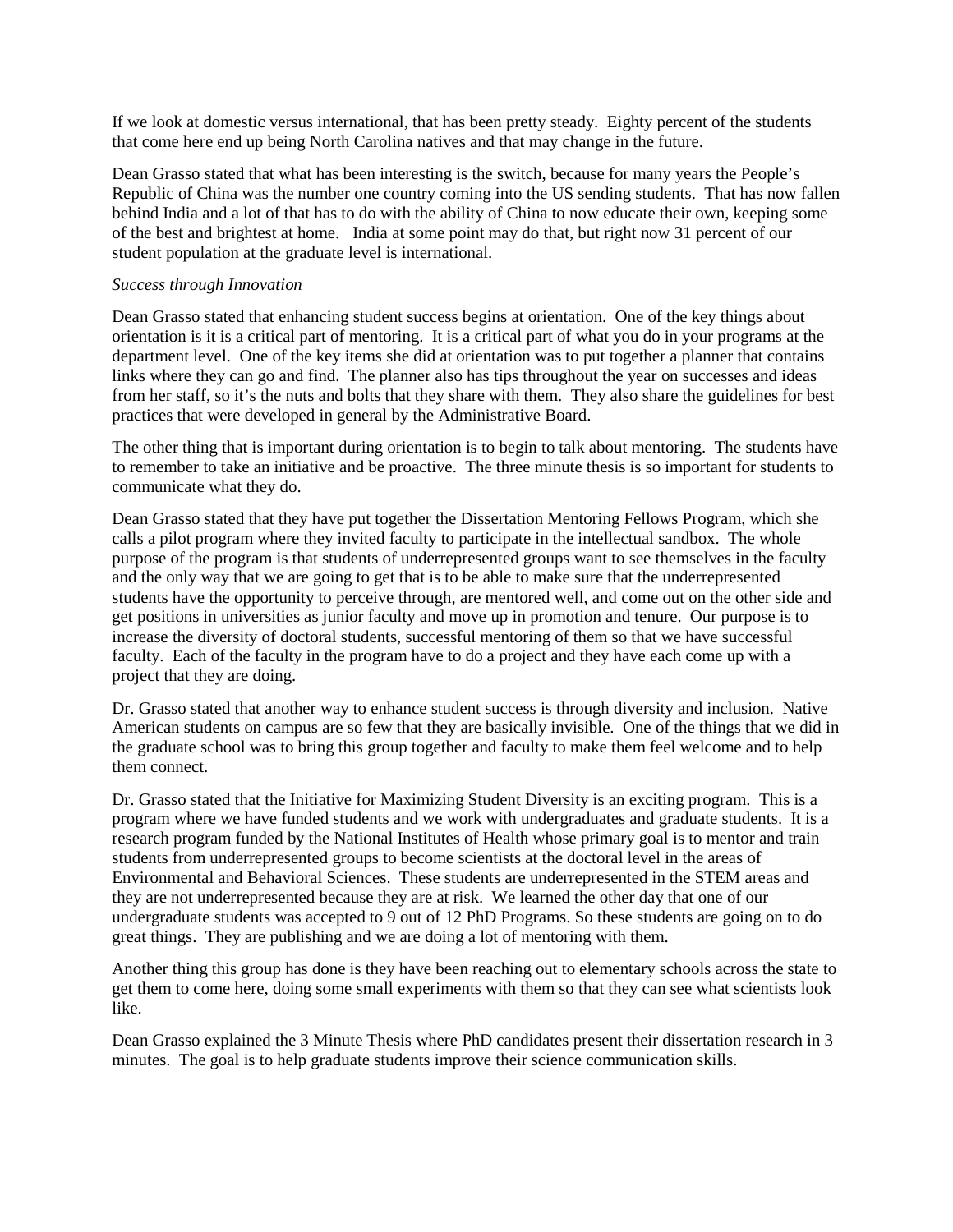The other thing that they do to enhance student success is to host dissertation institutes. They help them to develop a road map by bringing in a consultant to help each student individually. They have also developed an online community to help the students to connect.

Dean Grasso announced that the Graduate Student Research Symposium is March 23, 2016 and faculty judges are needed to help students learn how to present their research at a poster session.

Dean Grasso explained that the NC Council of Graduate Schools brings students to talk with policymakers about their high-impact research. Their goal is to share the value of graduate education to North Carolina and beyond.

Dean Grasso stated that as they go forward they are looking at their handbook to provide clarity to students. They are doing some new workshops for the directors of graduate programs where they share best practices on recruiting and how to market their programs. She said they have brought new faculty together to talk with them about what is different here from their previous institution.

The graduate school will launch their new website on February  $19<sup>th</sup>$  and it will be mobile friendly.

### *Questions and Comments*

*What fraction of the doctoral students are domestic?* 

Dr. Grasso stated that most of them are domestic.

*Do you actually track the 31% of international students as to whether they actually get placed in jobs here are do they go back to their country?*

Grasso replied that the graduate school does not track them. It is left up to the departments and programs.

Provost Arden stated that we do not track graduate school level, but a couple of years ago an alumni survey from graduate showed that about 40% were registered as living in North Carolina 10 years later.

*Senator Auerbach commented that it seems that the uptick in enrollment was due to the uptick in Master's enrollment. He is curious as to why.* 

Grasso stated that there is a cost factor, so to do a major uptick in doctoral education, it takes funding of those students competitively for about five years, so nationally the uptick has been in master's, primarily in engineering, plus our professional science masters are doing very well attracting students as well.

*Senator Cubbage stated that in our college we are a huge fan of your GSSP Program, but we always hear that it is under a threat of change. I'm curious if that threat is still imminent or if we have been able to retain what is probably one of the largest benefits we have received from the university that runs across all of our graduate programs.*

Dr. Grasso asked for clarification on whether he's referring to doctoral or master's students.

#### *The response was master's student.*

Dr. Grasso stated that it is a real challenge. As the Provost indicated we don't have unlimited resources. There is a committee that has been working very hard and been very thoughtful in its deliberations about the GSSP and they are thinking about masters and doctoral programs. No decisions have been made. We have recommendations that we are still vetting and still discussing, but I would say if you look at the strategic plan of the university, there probably at some point will be some changes.

*Senator Cubbage stated that he thinks master's is where the easy enrollment needs to be had and probably the cheapest enrollment. It is important to balance whatever tradeoffs you are looking at there.*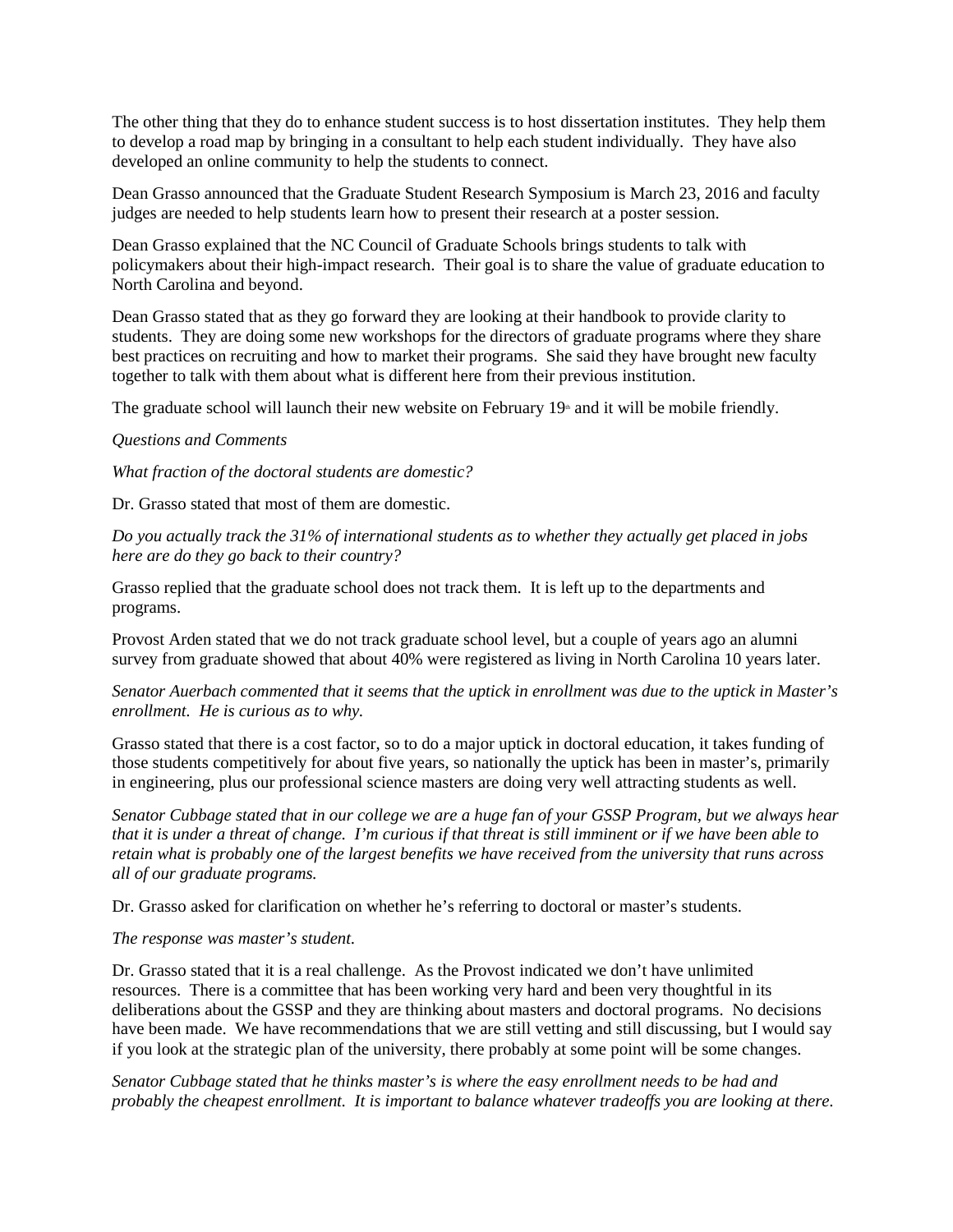Provost Arden stated that he hasn't received the final report from the GSSP committee. The task force is looking at that. The reason the changes may be necessary is to shore up the program and not to eliminate it and that is because it constantly runs in deficits at the moment. Nobody questions the importance of the GSSP, in fact I would like to see the stipends higher and I would like to see it stronger, so we are trying to figure out how to make that so. Several years ago we did make some modifications to it. That is where we started having a share of the out of state tuition remission, some things that we had to do and those things helped a little bit financially, but there were also some negative consequences as well, so that is why we are going back and looking at trying to more comprehensively ask can we shore this thing up because it is absolutely vital. We are never going to hit our long term enrollment targets unless we have a robust graduate student support plan.

### *Senator Bullock inquired about online DELTA funding and whether the Dean is anticipating any change in the structure in terms of the way DELTA classes are funded online.*

Dr. Grasso stated that is outside the purview of the graduate school.

Provost Arden stated that the short answer is yes. The long answer is we don't know what it's going to look like yet. What we have now is fundamentally a two tier system where there is some level of direct funding from distance education generated credits but not from on campus credits, so there is incentive to produce distance education credits but not necessarily on campus credits. We are trying to provide a uniform and equitable funding model that says for your department if you grow your credit hour production by "X" percent it doesn't matter whether it's distance or on campus, your department should be rewarded for that. If on the other hand your department grows your distance education by 10% but can't grow your on campus by 10% then you shouldn't be rewarded.

Provost Arden said it is really complicated to actually dive down into it and figure out how to produce a model that doesn't disincentivize the production of new distance education programs. The other big swing that we have had is in 15 years since the current model was put into place, the vast majority of distance education credit hours and by far the fastest growing are actually provided to our own on-campus students and not provided to new distance students. The whole model was based on the fact that we would be attracting new students and that is not the case, so it has taken a lot of work to work through this.

## *Would it be safe to say that at some point in the future the incentive to generate distance credit hours will be reduced?*

Provost Arden stated that the incentive for the production of on campus will be equally incentivized.

*Are we attracting students who come to us with external funding?* 

Dr. Grasso responded yes. She stated that they have put together a workshop to assist the students in running those proposals.

## 7. **Old and New Business**

a. Chair Moore provided a summary of grievances from the past 10 years (Appendix A).

Chair Moore explained that there were 10 petitions where one was withdrawn by the grievant, two were resolved through mediation. Of the seven remaining, four were determined to be grievable; one of the grievances is ongoing and three were upheld by the Chancellor.